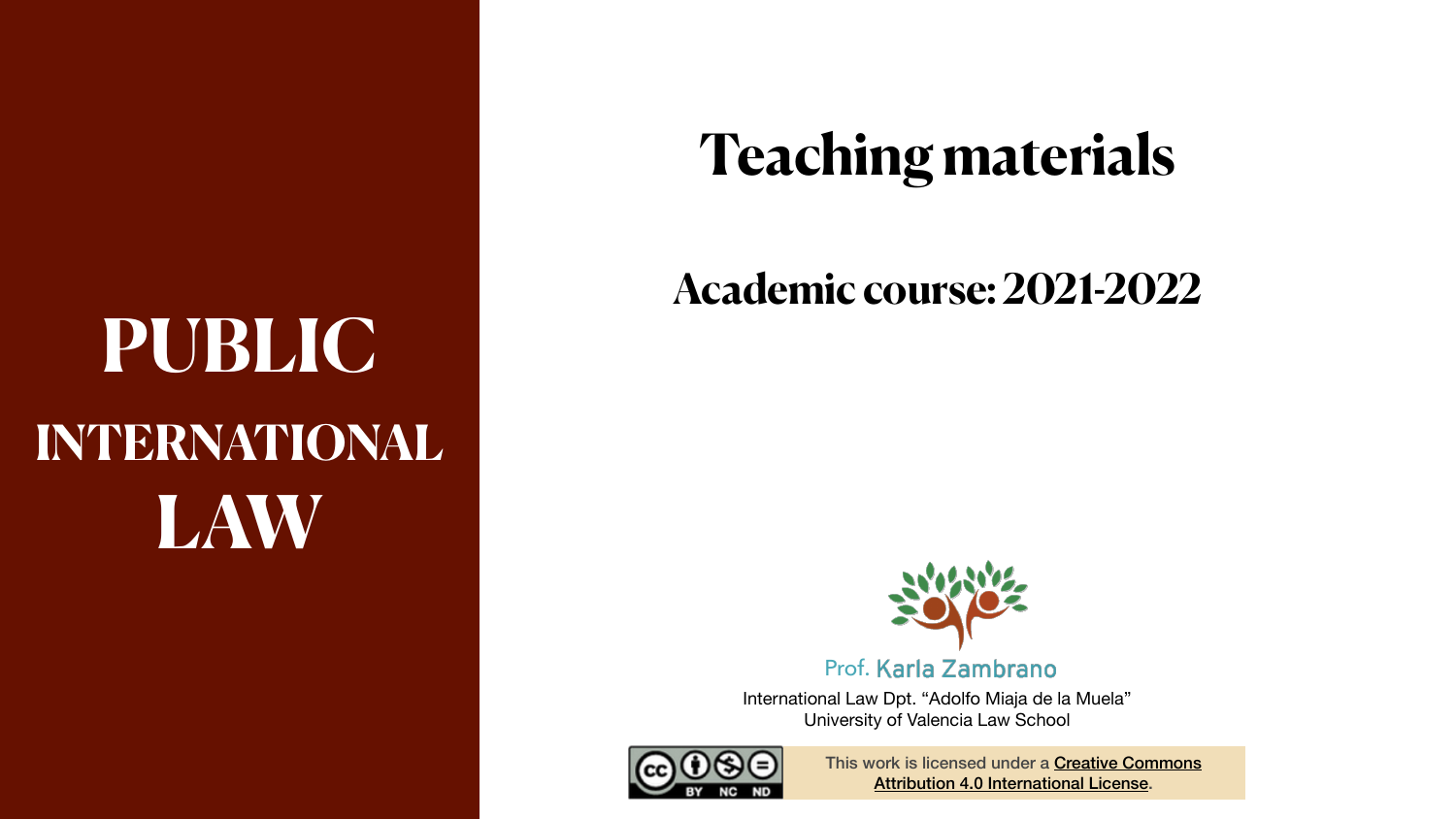# **Unit 11. The powers of the State over individuals**

### **CONTENT**

- 1. General Aspects: The powers of the State over its nationals.
- 2. Diplomatic protection: A) Concept and characteristics. B) Conditions for its exercise. C) Distinction of related figures. D) Diplomatic protection in Spanish Law.
- 3. The powers of the State over foreigners.
- 4.Special Regimes: Asylum Seekers and Refugees.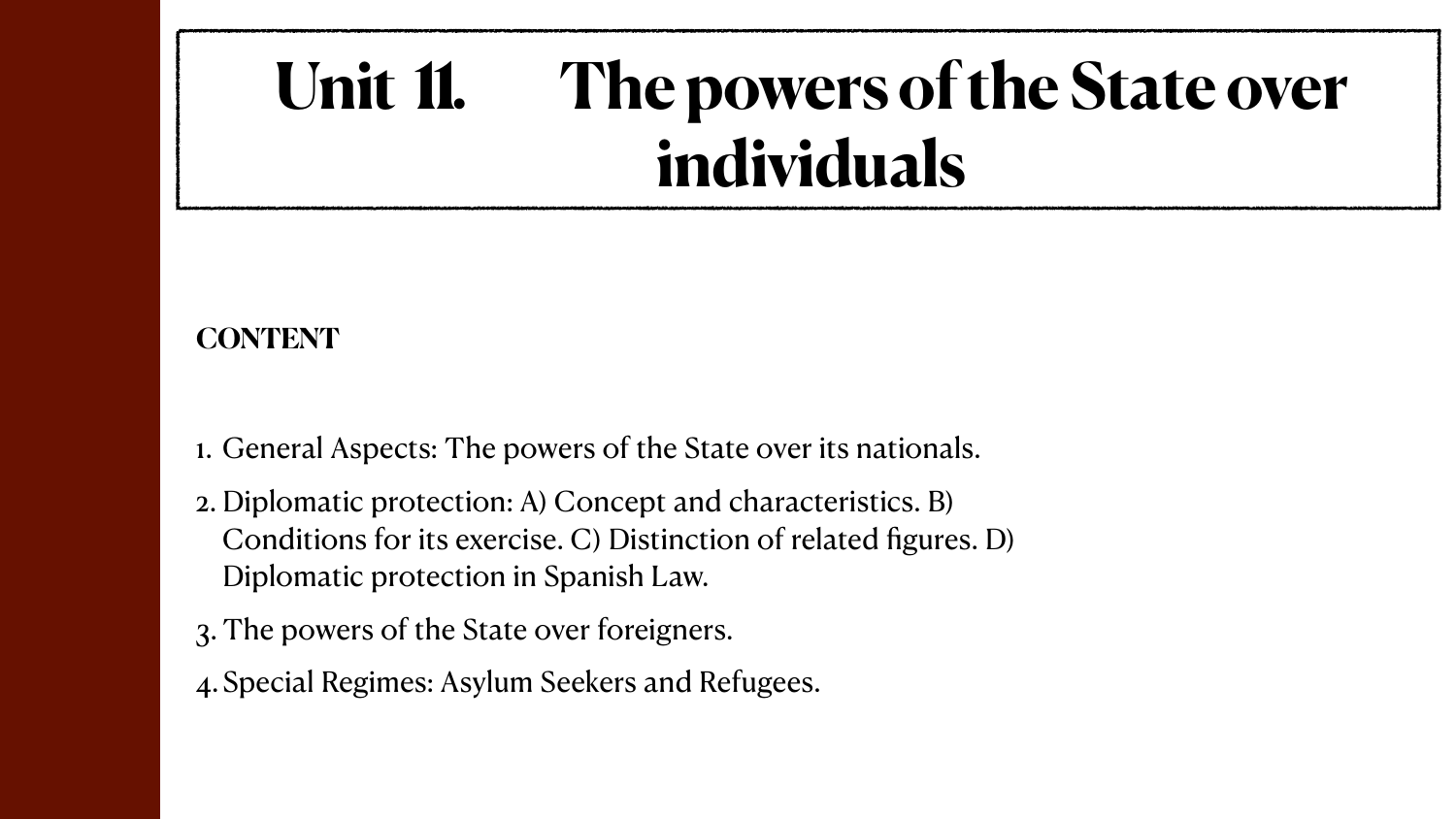## **1.- General aspects: the Powersof the State over itsnacionals.**

- Under international law, the State exercises jurisdiction over persons (personal jurisdiction of the State):
	- registered under the State name.
	- having its nationality: natural or legal persons + vessels or aircrafts flying its flag, and space objects • or being on its territory: limits imposed under international law for foreigners.
- Bond of nationality: conditions established by domestic law. • **NATURAL PERSONS**: The attribution of nationality is a discretionary competence of the State, a
	- matter within its exclusive jurisdiction.
		- [ICJ Nottebohm case \(Liechtenstein v. Guatemala\)](https://www.icj-cij.org/public/files/case-related/18/018-19550406-JUD-01-00-EN.pdf) [Ap](https://www.icj-cij.org/public/files/permanent-court-of-international-justice/serie_B/B_04/Decrets_de_nationalite_promulgues_en_Tunisie_et_au_Maroc_Avis_consultatif_1.pdf)ril [6](https://www.icj-cij.org/public/files/permanent-court-of-international-justice/serie_B/B_04/Decrets_de_nationalite_promulgues_en_Tunisie_et_au_Maroc_Avis_consultatif_1.pdf),1955. • [PCIJ](https://www.icj-cij.org/public/files/permanent-court-of-international-justice/serie_B/B_04/Decrets_de_nationalite_promulgues_en_Tunisie_et_au_Maroc_Avis_consultatif_1.pdf) [Advisory](https://www.icj-cij.org/public/files/permanent-court-of-international-justice/serie_B/B_04/Decrets_de_nationalite_promulgues_en_Tunisie_et_au_Maroc_Avis_consultatif_1.pdf) [Opinion](https://www.icj-cij.org/public/files/permanent-court-of-international-justice/serie_B/B_04/Decrets_de_nationalite_promulgues_en_Tunisie_et_au_Maroc_Avis_consultatif_1.pdf) [of](https://www.icj-cij.org/public/files/permanent-court-of-international-justice/serie_B/B_04/Decrets_de_nationalite_promulgues_en_Tunisie_et_au_Maroc_Avis_consultatif_1.pdf) [February](https://www.icj-cij.org/public/files/permanent-court-of-international-justice/serie_B/B_04/Decrets_de_nationalite_promulgues_en_Tunisie_et_au_Maroc_Avis_consultatif_1.pdf) [7,](https://www.icj-cij.org/public/files/permanent-court-of-international-justice/serie_B/B_04/Decrets_de_nationalite_promulgues_en_Tunisie_et_au_Maroc_Avis_consultatif_1.pdf) [1923](https://www.icj-cij.org/public/files/permanent-court-of-international-justice/serie_B/B_04/Decrets_de_nationalite_promulgues_en_Tunisie_et_au_Maroc_Avis_consultatif_1.pdf)[,](https://www.icj-cij.org/public/files/permanent-court-of-international-justice/serie_B/B_04/Decrets_de_nationalite_promulgues_en_Tunisie_et_au_Maroc_Avis_consultatif_1.pdf) [on](https://www.icj-cij.org/public/files/permanent-court-of-international-justice/serie_B/B_04/Decrets_de_nationalite_promulgues_en_Tunisie_et_au_Maroc_Avis_consultatif_1.pdf) [the](https://www.icj-cij.org/public/files/permanent-court-of-international-justice/serie_B/B_04/Decrets_de_nationalite_promulgues_en_Tunisie_et_au_Maroc_Avis_consultatif_1.pdf) [nationality](https://www.icj-cij.org/public/files/permanent-court-of-international-justice/serie_B/B_04/Decrets_de_nationalite_promulgues_en_Tunisie_et_au_Maroc_Avis_consultatif_1.pdf) [decrees](https://www.icj-cij.org/public/files/permanent-court-of-international-justice/serie_B/B_04/Decrets_de_nationalite_promulgues_en_Tunisie_et_au_Maroc_Avis_consultatif_1.pdf) [promulgated](https://www.icj-cij.org/public/files/permanent-court-of-international-justice/serie_B/B_04/Decrets_de_nationalite_promulgues_en_Tunisie_et_au_Maroc_Avis_consultatif_1.pdf) [in](https://www.icj-cij.org/public/files/permanent-court-of-international-justice/serie_B/B_04/Decrets_de_nationalite_promulgues_en_Tunisie_et_au_Maroc_Avis_consultatif_1.pdf) [Tunisia and](https://www.icj-cij.org/public/files/permanent-court-of-international-justice/serie_B/B_04/Decrets_de_nationalite_promulgues_en_Tunisie_et_au_Maroc_Avis_consultatif_1.pdf)
		- [Morocco.](https://www.icj-cij.org/public/files/permanent-court-of-international-justice/serie_B/B_04/Decrets_de_nationalite_promulgues_en_Tunisie_et_au_Maroc_Avis_consultatif_1.pdf)
- BUT:
	- must respond to an **effective link** between the State and the person on whom it is conferred.

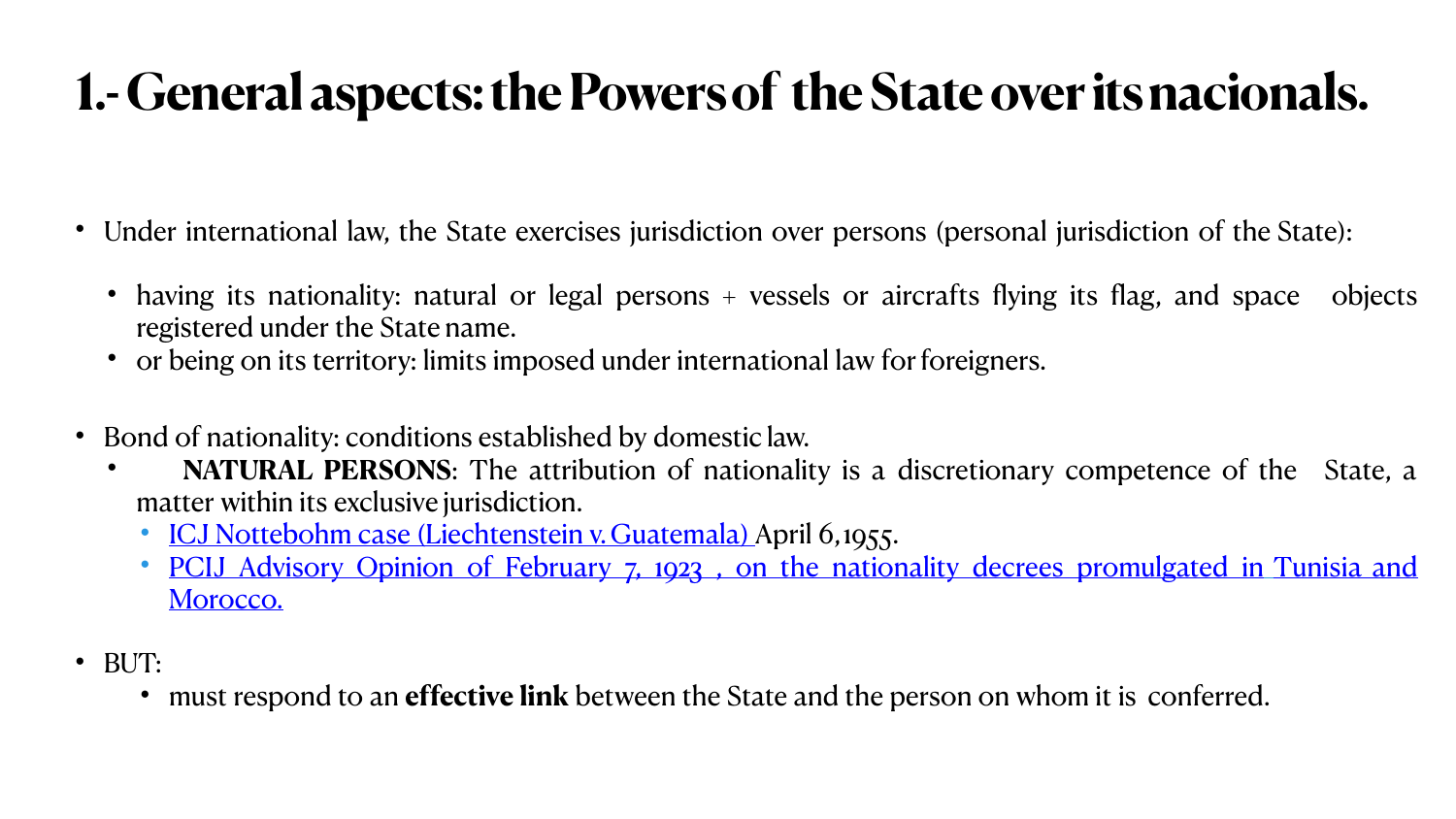• 2006 ILC draft articles on diplomatic protection (art. 9) adds that, "where the company is controlled by nationals of another State or States, does not carry on substantial business in the State of incorporation and has its seat of management and financial control in another State, that State shall be

• commonly accepted criterion is that the company has the nationality of the State under whose laws it is incorporated (place of incorporation), which generally coincides with that of the registered office. ICJ Judgment in the case of Barcelona Traction, Light and Power Company (Belgium v. Spain) February

- formulation of rules on the acquisition and loss of nationality
- Positive conflicts: double nationality cases.
- Negative conflicts: statelessness.
- of transnational companies.
	- 5, 1970.
	- considered the State of nationality".

### • **VESSELS, AIRCRAFTS AND SPACE OBJECTS:** nexus assimilated to the nationality bond.

• Ships: Law of the Sea requires existence of an effective link between the ship and the flag (problems: flags of complacency). Tribunal on the Law of the Sea: Obligation of the flag State to exercise effective control over ships but recognizes the unchallengeable nature of national legislation on the flagging of







ships.

• requirements derived from international human rights standards (Art. 15 UDHR). Nationality conflicts:

• LEGAL ENTITIES: same criteria that natural persons but legal problems regarding diplomatic protection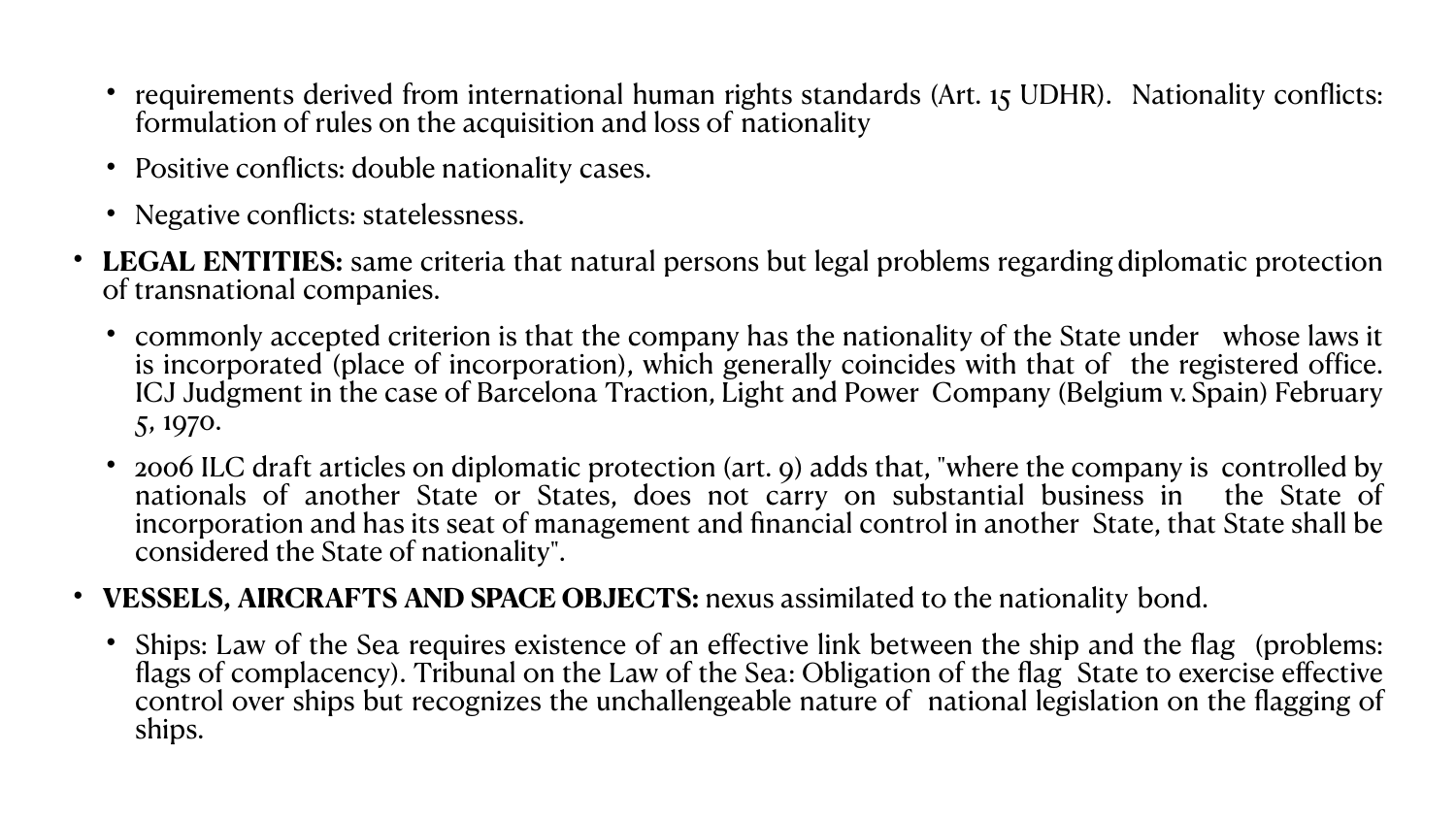• **Art. 1 definition**: "diplomatic protection consists in the invocation by a State, through diplomatic action or other means of peaceful settlement, of the responsibility of another State for an injury caused by an internationally wrongful act of that State to a natural or juridical person who is a national of the former State with a view to the implementation of





- States have the right to defend its nationals against damages caused by another State in violation of international law. Rules concerning the exercise of diplomatic protection are based on two fundamental principles:
	- Diplomatic protection constitutes a State-to-State relationship; • its exercise involves the assertion of a right belonging to the State and not to the
	- individual concerned.
- jurisprudence and codified by the <u>ILC 2006 draft articles adopted in 2006</u>.
	- that responsibility".

• Customary concept whose elements have been clarified by international

# **2. Diplomatic protection**

### A) Concept and characteristics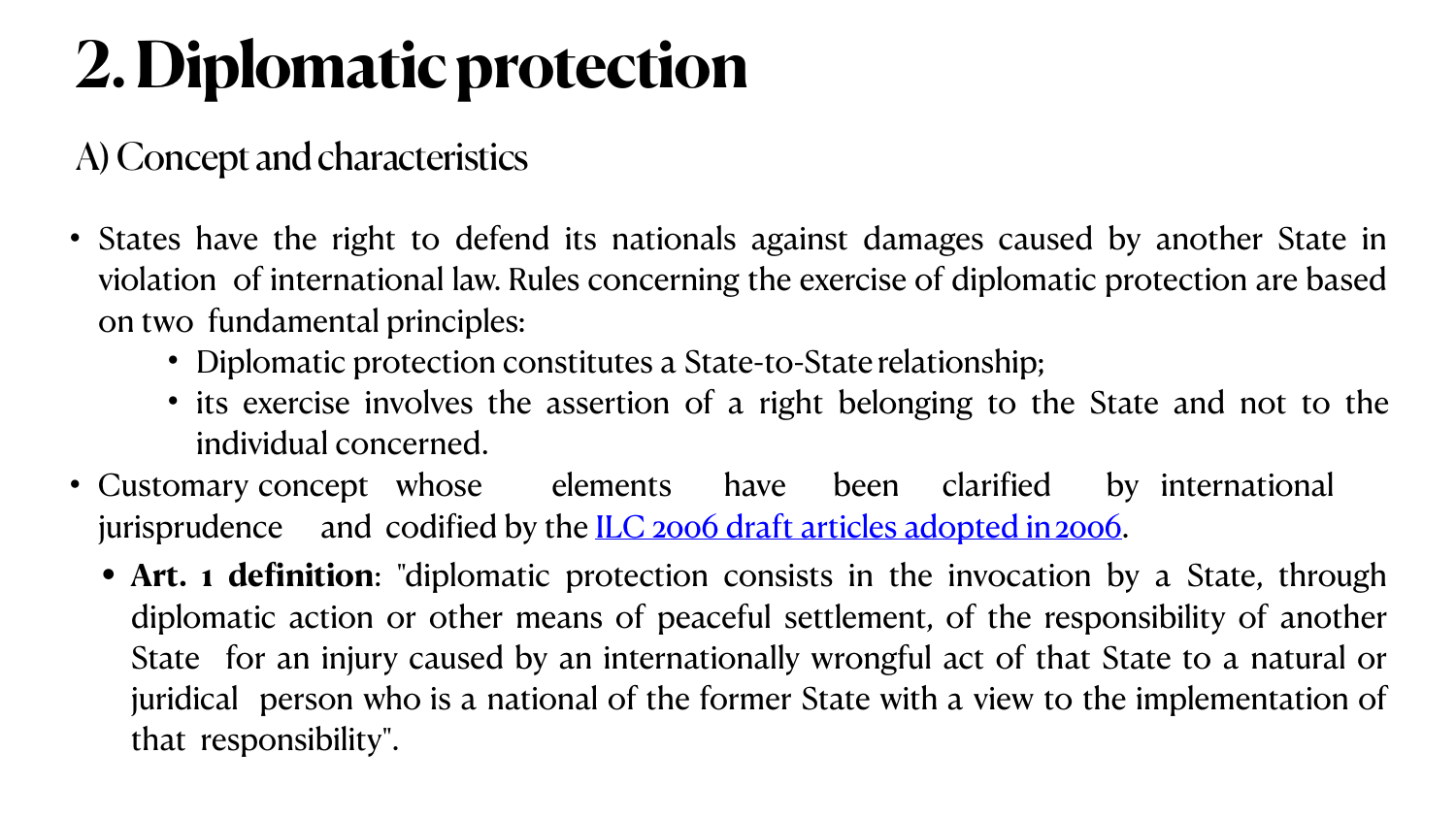•"It is an elementary principle of international law that a State is entitled to protect its subjects, when injured by acts contrary to international law committed by another State, from whom they have been unable to obtain satisfaction through the ordinary channels. By taking up the case of one of its subjects and by resorting to diplomatic action or international judicial proceedings on his behalf, a State is in reality asserting its own rights - its right to ensure, in



- [\(Greece v. United](https://www.icj-cij.org/public/files/permanent-court-of-international-justice/serie_A/A_02/06_Mavrommatis_en_Palestine_Arret.pdf) [Kingdom\):](https://www.icj-cij.org/public/files/permanent-court-of-international-justice/serie_A/A_02/06_Mavrommatis_en_Palestine_Arret.pdf)
	- the person of its subjects, respect for the rules of international law".

• [Fundamental](https://www.icj-cij.org/public/files/permanent-court-of-international-justice/serie_A/A_02/06_Mavrommatis_en_Palestine_Arret.pdf) [features:](https://www.icj-cij.org/public/files/permanent-court-of-international-justice/serie_A/A_02/06_Mavrommatis_en_Palestine_Arret.pdf) [PCIJ](https://www.icj-cij.org/public/files/permanent-court-of-international-justice/serie_A/A_02/06_Mavrommatis_en_Palestine_Arret.pdf) [1924](https://www.icj-cij.org/public/files/permanent-court-of-international-justice/serie_A/A_02/06_Mavrommatis_en_Palestine_Arret.pdf) [Judgment](https://www.icj-cij.org/public/files/permanent-court-of-international-justice/serie_A/A_02/06_Mavrommatis_en_Palestine_Arret.pdf) [of](https://www.icj-cij.org/public/files/permanent-court-of-international-justice/serie_A/A_02/06_Mavrommatis_en_Palestine_Arret.pdf) [the](https://www.icj-cij.org/public/files/permanent-court-of-international-justice/serie_A/A_02/06_Mavrommatis_en_Palestine_Arret.pdf) [Mavrommatis](https://www.icj-cij.org/public/files/permanent-court-of-international-justice/serie_A/A_02/06_Mavrommatis_en_Palestine_Arret.pdf) [concessions](https://www.icj-cij.org/public/files/permanent-court-of-international-justice/serie_A/A_02/06_Mavrommatis_en_Palestine_Arret.pdf) [case](https://www.icj-cij.org/public/files/permanent-court-of-international-justice/serie_A/A_02/06_Mavrommatis_en_Palestine_Arret.pdf) [in](https://www.icj-cij.org/public/files/permanent-court-of-international-justice/serie_A/A_02/06_Mavrommatis_en_Palestine_Arret.pdf) Palestine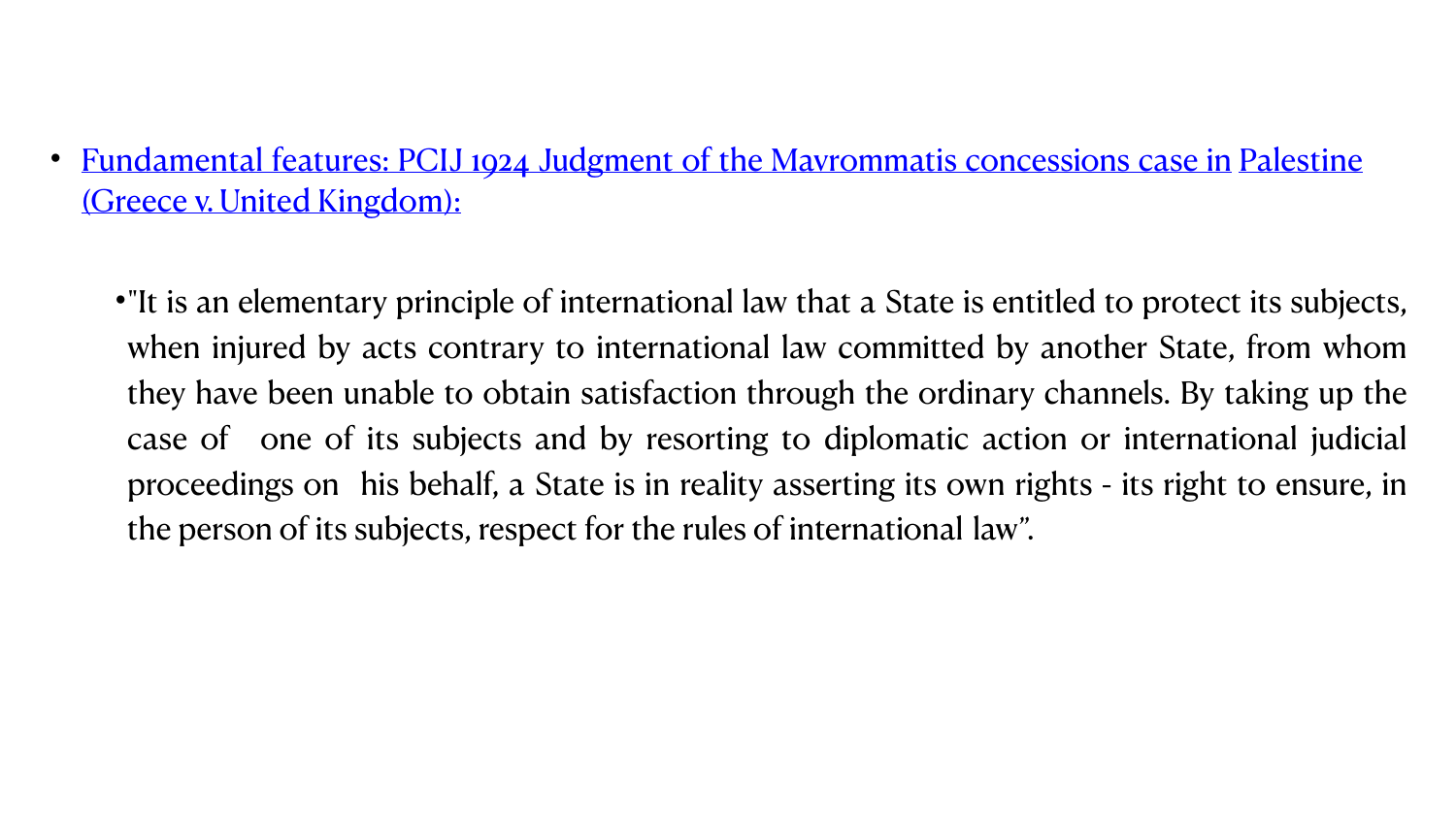- •**Definition:** It is the protection exercised by the State in favor of its nationals "injured by acts contrary to international law committed by another State" and in respect of which the national "has been unable to obtain satisfaction by ordinary internal means".
	- •Starting point: unlawful act or omission of the State which constitutes a breach of its international obligations and which has injured a national of another State.
	- •It is exercised by "diplomatic or judicial action", meaning the usual methods recognized by international law for the establishment, presentation and settlement of claims between States.

### **•Consequences of the "State-to-State" consideration:**

- •from the perspective of international law, the injured State may decide at its discretion whether or not to exercise diplomatic protection in favor of the individual concerned, as well as the continuation or withdrawal of its defense.
- •Could the individual could waive the exercise of diplomatic protection in his/her favor by the State of which he/she is a national? Conventional solutions.

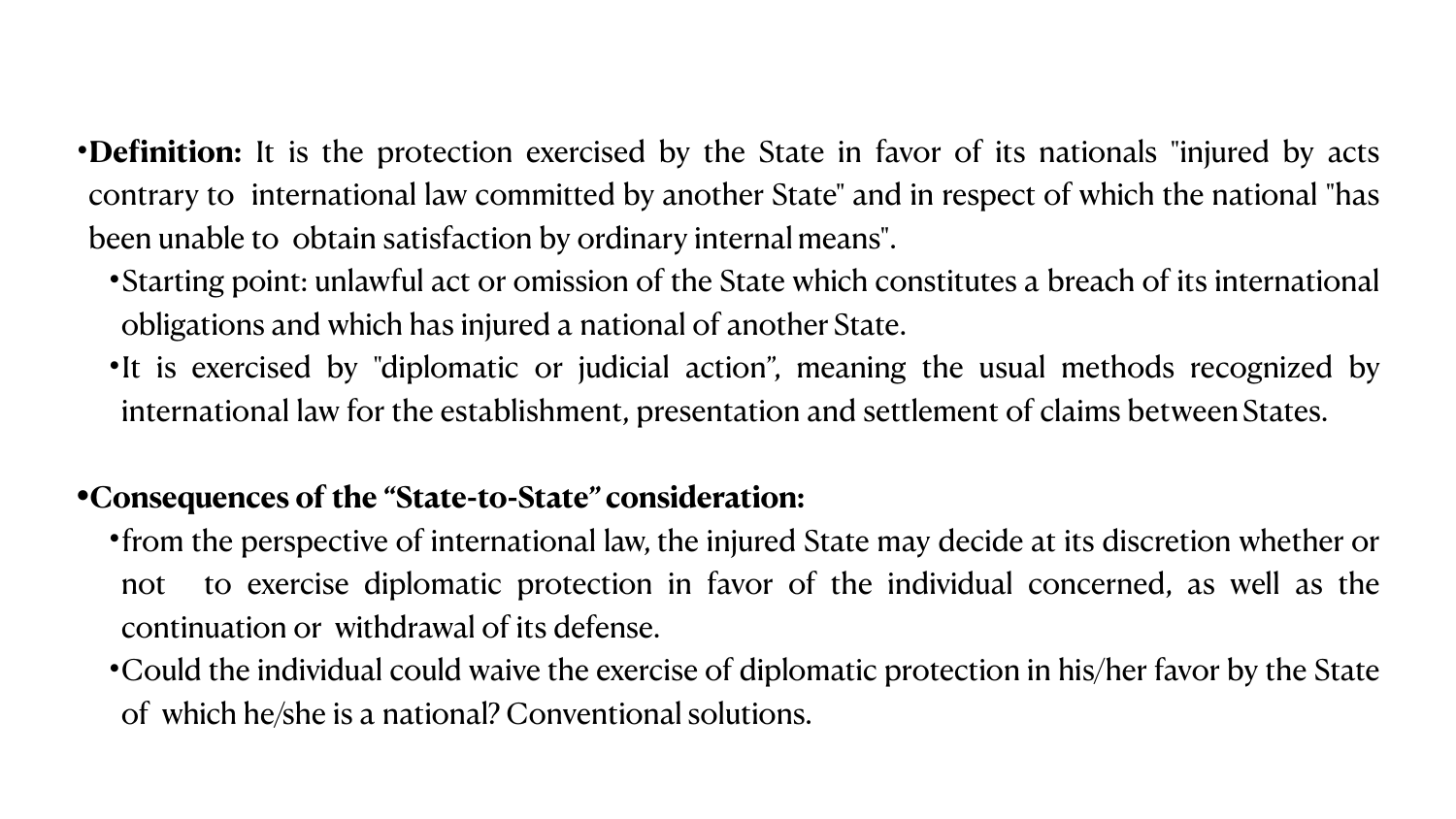• **Effectiveness**: effective link between the State exercising diplomatic protection and its national. • **Continuity**: when the wrongful act occurs, when the diplomatic claim is brought against the State

- Customary rules clarified by international jurisprudence and codified by the ILC 2006 draft articles:
	- **• Nationality of the claim:** the protected person must be a national of the protecting State.
		- (art. 8).
		- **Characteristics** of the nationality invoked by the protecting State:
			-
			- and when the claim is finallysettled.
			- **Exclusivity**: traditional rule regarding DP of doublenationals.
		- corporation (such as the right to vote or the right to receivedividends).

• 2006 ILC draft articles: nationality bond and the possibility of protection of stateless persons and refugees

• **Legal persons:** same conditions but difficulties regarding characteristics of nationality (protection of shareholders of a corporation that doesn't have its nationality in three cases ONLY (i) the corporation had ceased to exist; (ii) the corporation actually had the nationality of the State causing the wrongful injury; or (iii) that the wrongful act of the State had injured rights belonging to the shareholders and not to the



## B) Conditions for the exercise of diplomatic protection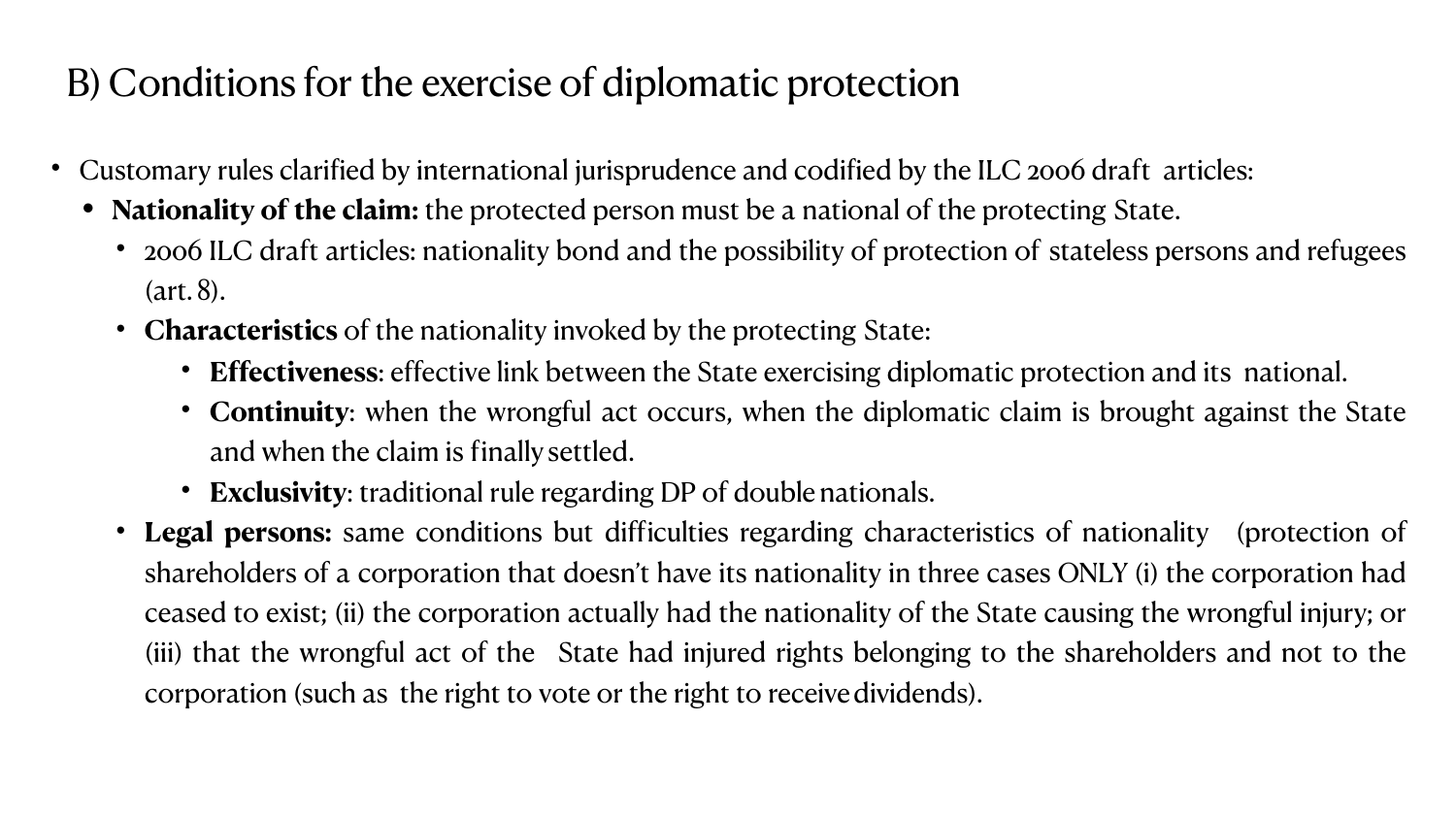• a State of nationality means a <u>State whose nationality that person has acquired</u>, in accordance with the law of that State, by birth, descent, naturalization, succession of States or in any other manner, not inconsistent with international law.

• Continuity of the nationality: from the date of injury to the date of the official presentation of the claim (presumption).

• Exception: person who is a national at the date of the official presentation of the claim but was not a national at the date of injury, provided that the person had the nationality of a predecessor State or lost his or her previous nationality and acquired, for a reason unrelated to the bringing of the claim, the nationality of the former State in a

• any State of nationality may exercise diplomatic protection in respect of that national against a State of which that

- ILC draft articles:
	- **• Natural persons (art. 4-5):**
		-
		- - manner not inconsistent with international law.
		- Particularities in cases of multiple nationalities**:**
			- person is not anational.
			- Possibility of jointly exercise of diplomatic protection.
			-
	- **• Legal persons: Art.9-12** 
		- the State of nationality means the State under whose law the corporation was incorporated.

• Changes of the traditional rule regarding the DP against one of the states of nationalities if the nationality of the former State is predominant, both at the date of injury and at the date of the official presentation of theclaim.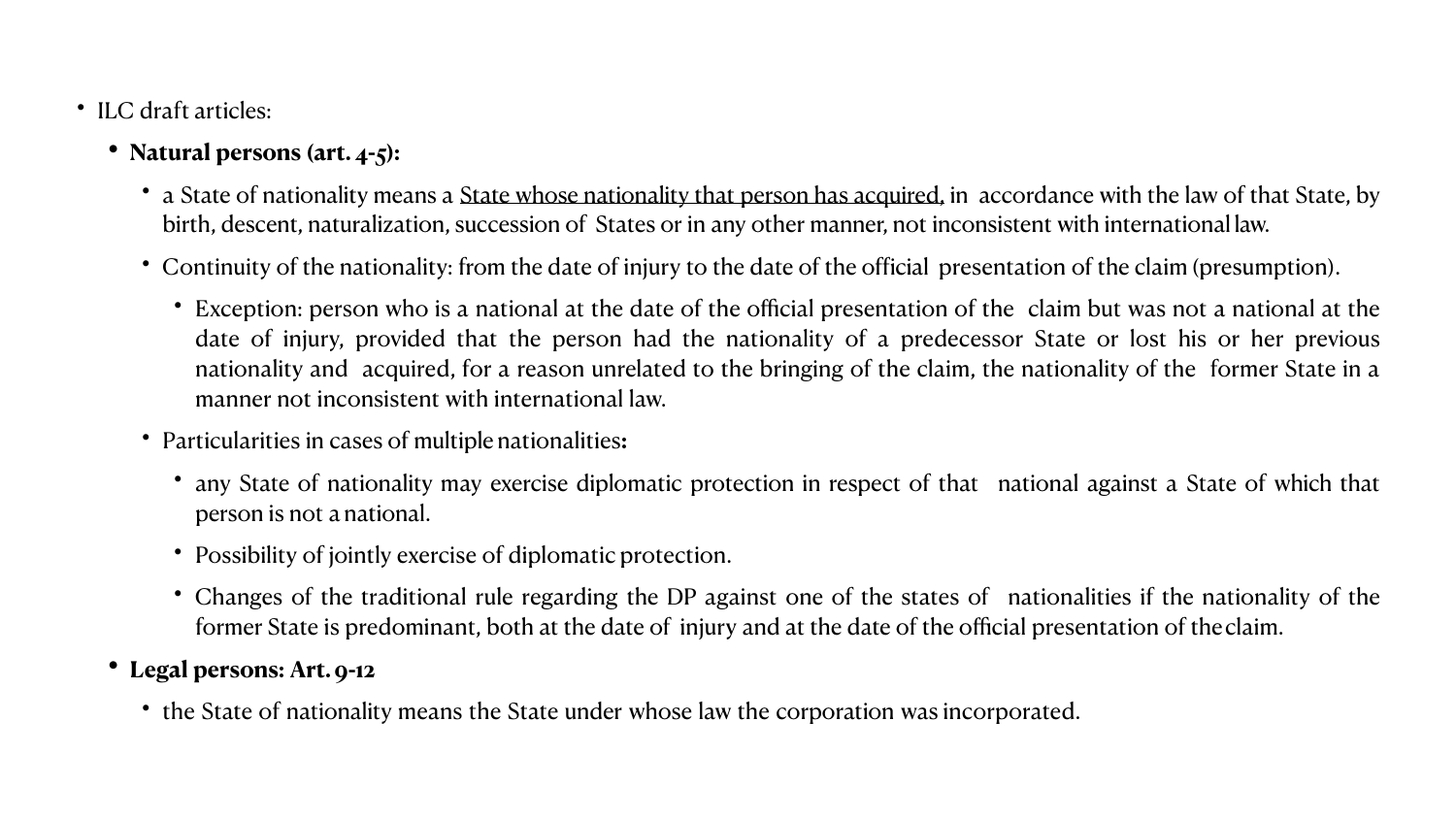**• EXCEPTIONS**, when the corporation is controlled by nationals of another State(s) and has no substantial business activities in the State of incorporation, and the seat of management and the financial control of the corporation are both

• Continuity of the nationality: from the date of injury to the date of the official presentation of the claim (presumption).

• Cases of a corporation acquiring the nationality of the responsible State after the presentation: the original

- located in another State, that State shall be regarded as the State of nationality.
- - **Particularities**:
		- state will no longer be entitled to its representation.
		-
- State of nationality of shareholders: any rights? Entitled only if...:
	- The corporation has ceased to exist for a reason unrelated to the injury; or
	- and incorporation in that State was required by it as a precondition for doing business there;or
	- itself.

• Cases of non-existant corporations after the presentation of the claim: the State continues to be entitled to exercise diplomatic protection if the corporation has ceased to exist as the result of theinjury.

• The corporation had, at the date of injury, the nationality of the State alleged to be responsible for causing the injury,

• Violation of IL causes direct injury to the rights of shareholders as such, as distinct from those of the corporation





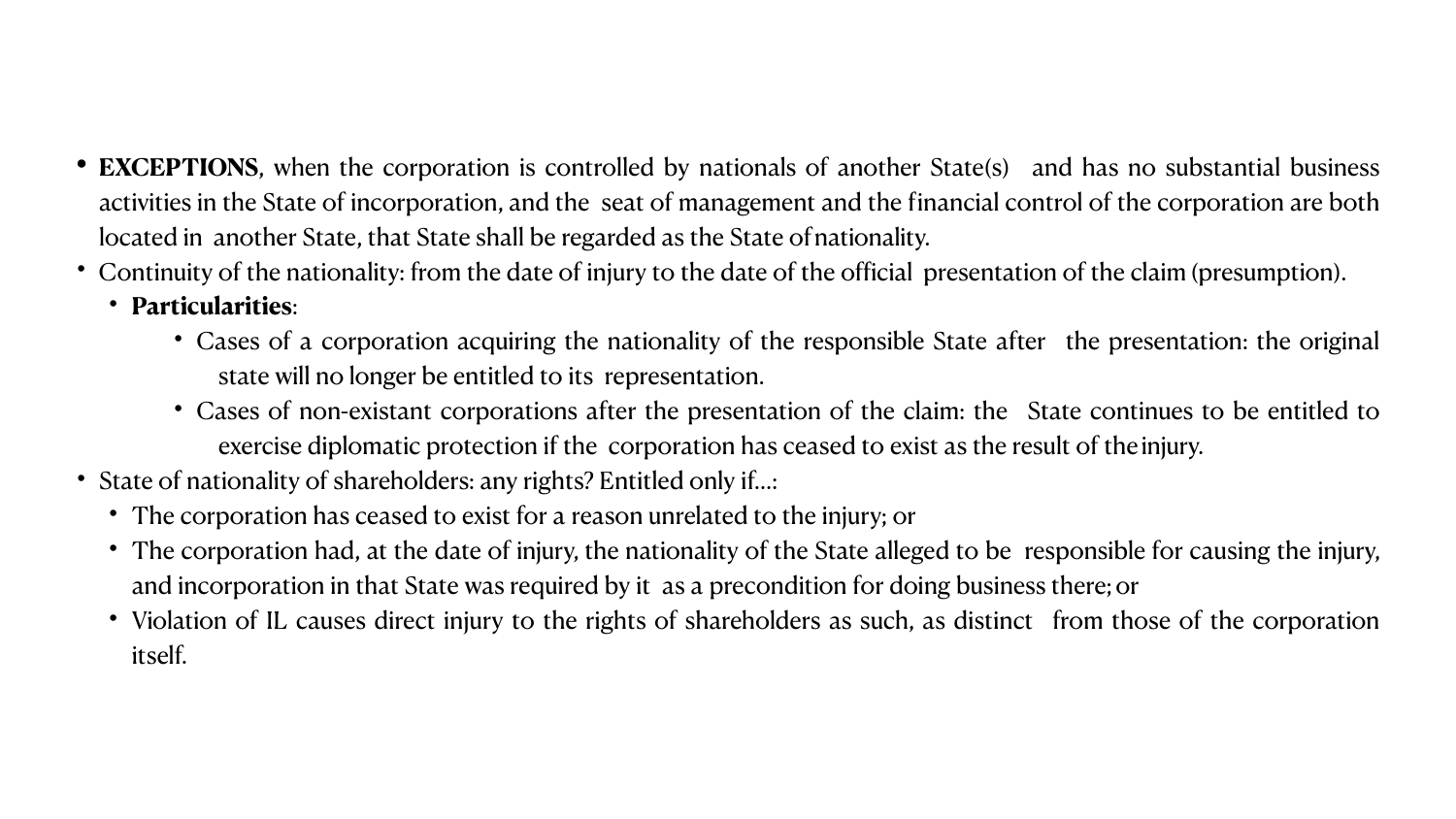• "The rule that local remedies must be exhausted before international proceedings may be instituted is a well-established rule of customary international law; the rule has been generally observed in cases in which a State has adopted the cause of its national whose rights are claimed to have been disregarded in another State in violation of international law. Before resort may be had to an international court in such a situation, it has been considered necessary that the State where the violation occurred **should have an opportunity to redress it by its own means, within the framework of its own domestic legal system**. A fortiori the rule must be observed when domestic proceedings are

- Exhaustion of local remedies:
	- Justification [of](https://www.icj-cij.org/public/files/case-related/34/034-19590321-JUD-01-00-EN.pdf) the rule: *[ICJ](https://www.icj-cij.org/public/files/case-related/34/034-19590321-JUD-01-00-EN.pdf) [Interhandel](https://www.icj-cij.org/public/files/case-related/34/034-19590321-JUD-01-00-EN.pdf) [case](https://www.icj-cij.org/public/files/case-related/34/034-19590321-JUD-01-00-EN.pdf) [\(Switzerland](https://www.icj-cij.org/public/files/case-related/34/034-19590321-JUD-01-00-EN.pdf) [v.](https://www.icj-cij.org/public/files/case-related/34/034-19590321-JUD-01-00-EN.pdf) [United](https://www.icj-cij.org/public/files/case-related/34/034-19590321-JUD-01-00-EN.pdf) [States](https://www.icj-cij.org/public/files/case-related/34/034-19590321-JUD-01-00-EN.pdf) of [America](https://www.icj-cij.org/public/files/case-related/34/034-19590321-JUD-01-00-EN.pdf)* 1959,
		- pending, (…), and when the two actions, (…), are designed to obtain the same result".
		- Exceptions:
			- when the remedies are manifestly ineffective, irrelevant or futile.
			- when the pursuit of domestic remedies is unreasonably prolonged.
	- ILC Draft: art. 14-15
		- ordinary or special, of the State alleged to be responsible for causing the injury.
		- Exceptions:
			- there are no reasonably available local remedies to provide effective redress;
			- the local remedies provide no reasonable possibility of such redress;
			- there is undue delay in the remedial process which is attributable to the State alleged to be responsible;
			-
			- the injured person is manifestly precluded from pursuing local remedies; or
			- the State alleged to be responsible has waived the requirement that local remedies be exhausted.

• "Local remedies" means legal remedies which are open to an injured person before the judicial or administrative courts or bodies, whether

• there was no relevant connection between the injured person and the State alleged to be responsible at the date of injury;

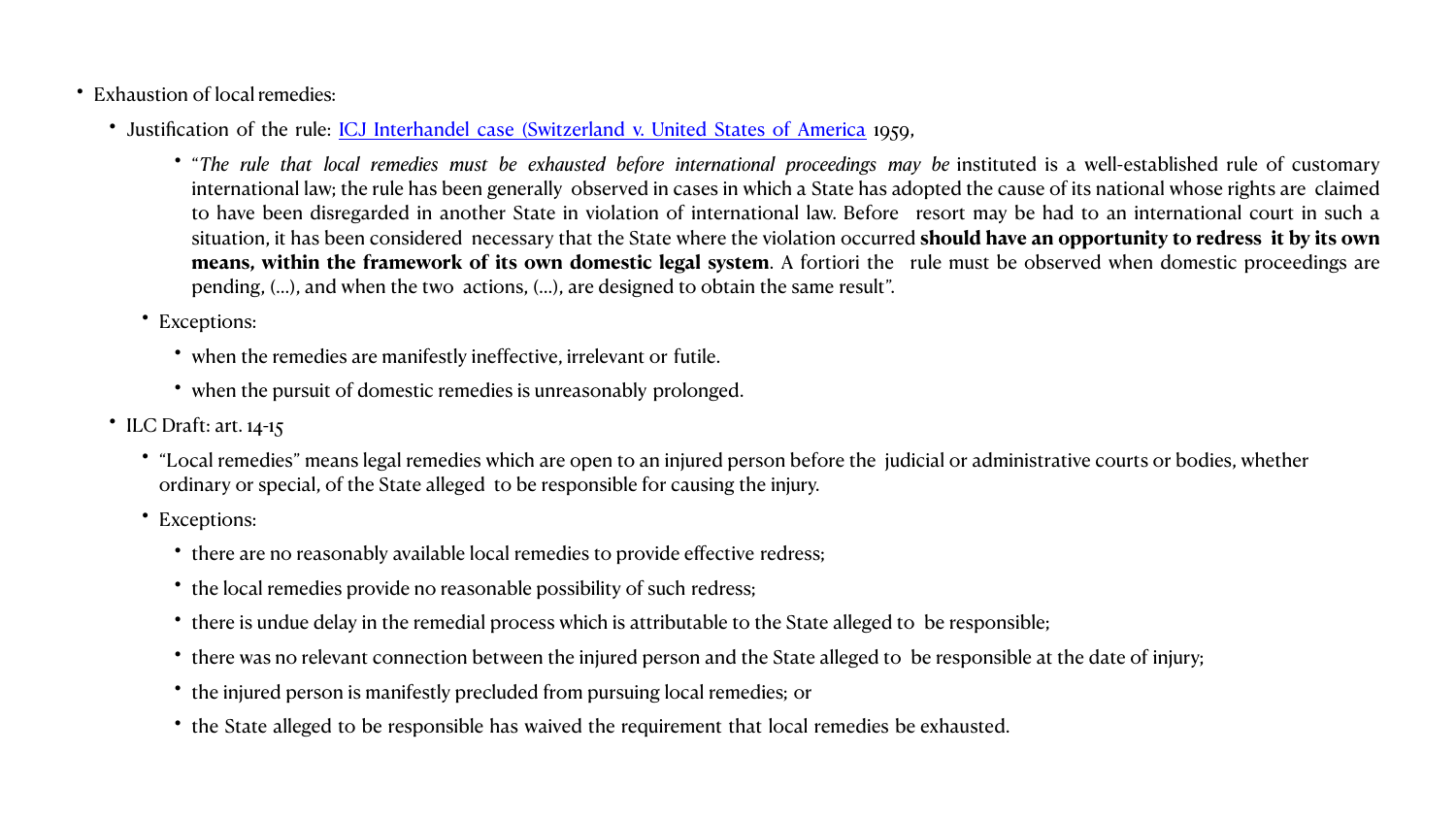• Clean hands? the proper conduct of the individual concerned: if the injury caused to the individual derives from the latter's irregular conduct and, moreover, there is a causal link between the improper conduct and the injury suffered, the exercise of

- diplomatic protection would not be admissible.
	- Not accepted by international case-law.
	- Balance of State responsibility.

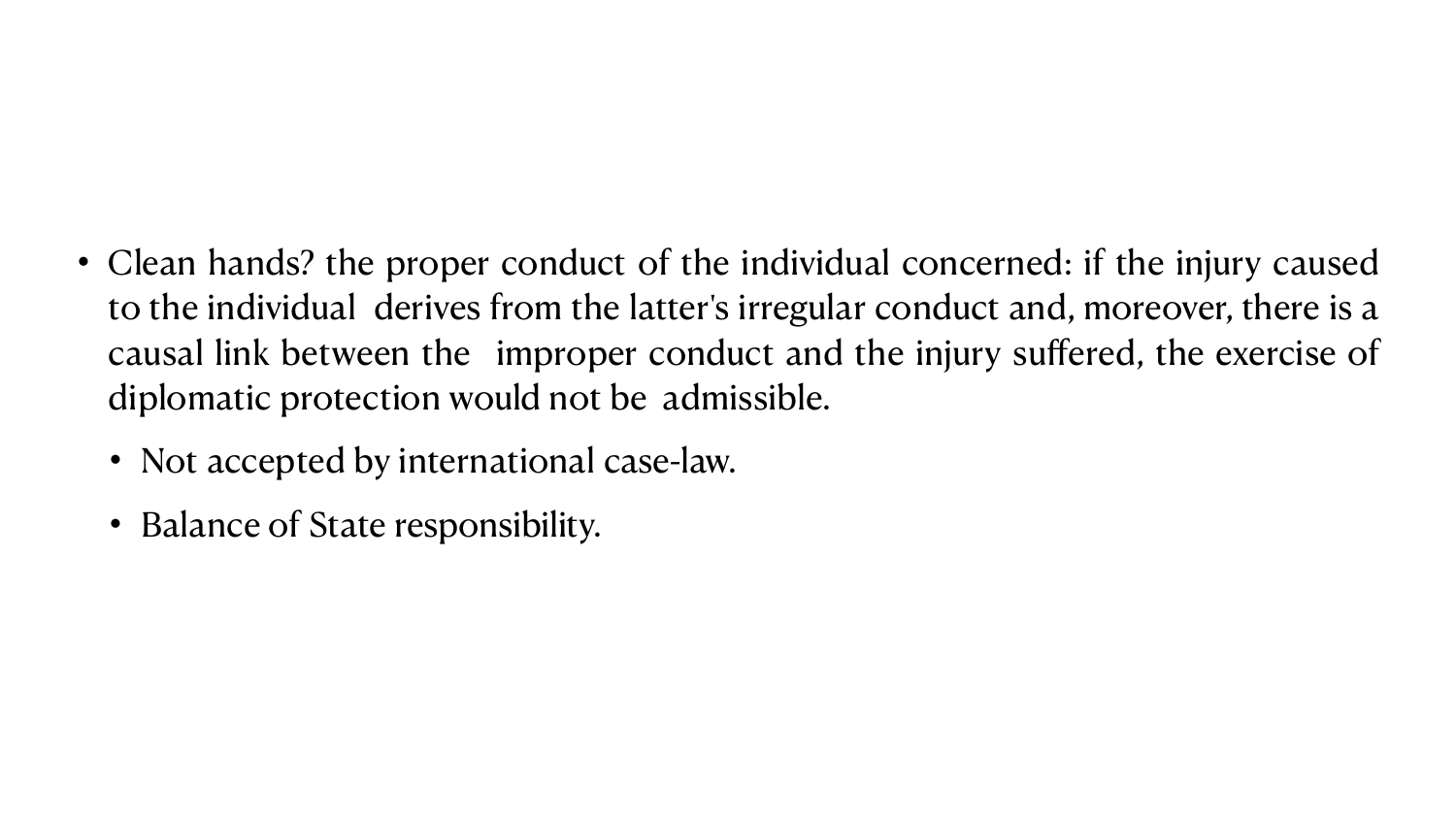• The claim is made by the Head of the Consular Post and is not submitted to the Government of the territorial State but to

• right of an international organization to bring a claim for the protection of its agents who, in the exercise of their functions,



## C) Distinction from other figures

- Consular protection (CP) of nationals
	- Lodging a claim with the local authorities on behalf of the national affected by a violation.
	- Three main differences:
		- CP may be exercised even if there is no violation of international law by the territorial
- State, but only if there is a violation of its domesticlaw.
	- the organ that committed theviolation.
	- It does not require the prior exhaustion of domestic remedies by the individual concerned.
- Functional protection (FP):
	- have been injured by acts contrary to international law committed by a State.
	- Not based on nationality (DP) but on the status as an agent of the Organization.
	- [Recognized](https://www.icj-cij.org/public/files/case-related/4/004-19490411-ADV-01-00-EN.pdf) [in](https://www.icj-cij.org/public/files/case-related/4/004-19490411-ADV-01-00-EN.pdf) [ICJ](https://www.icj-cij.org/public/files/case-related/4/004-19490411-ADV-01-00-EN.pdf) [Advisory](https://www.icj-cij.org/public/files/case-related/4/004-19490411-ADV-01-00-EN.pdf) [Opinion](https://www.icj-cij.org/public/files/case-related/4/004-19490411-ADV-01-00-EN.pdf) [on](https://www.icj-cij.org/public/files/case-related/4/004-19490411-ADV-01-00-EN.pdf) [Reparation](https://www.icj-cij.org/public/files/case-related/4/004-19490411-ADV-01-00-EN.pdf) [for](https://www.icj-cij.org/public/files/case-related/4/004-19490411-ADV-01-00-EN.pdf) [injuries](https://www.icj-cij.org/public/files/case-related/4/004-19490411-ADV-01-00-EN.pdf) [suffered](https://www.icj-cij.org/public/files/case-related/4/004-19490411-ADV-01-00-EN.pdf) in [the](https://www.icj-cij.org/public/files/case-related/4/004-19490411-ADV-01-00-EN.pdf) [Service](https://www.icj-cij.org/public/files/case-related/4/004-19490411-ADV-01-00-EN.pdf) [of](https://www.icj-cij.org/public/files/case-related/4/004-19490411-ADV-01-00-EN.pdf) [UN](https://www.icj-cij.org/public/files/case-related/4/004-19490411-ADV-01-00-EN.pdf) [\(1949\)](https://www.icj-cij.org/public/files/case-related/4/004-19490411-ADV-01-00-EN.pdf)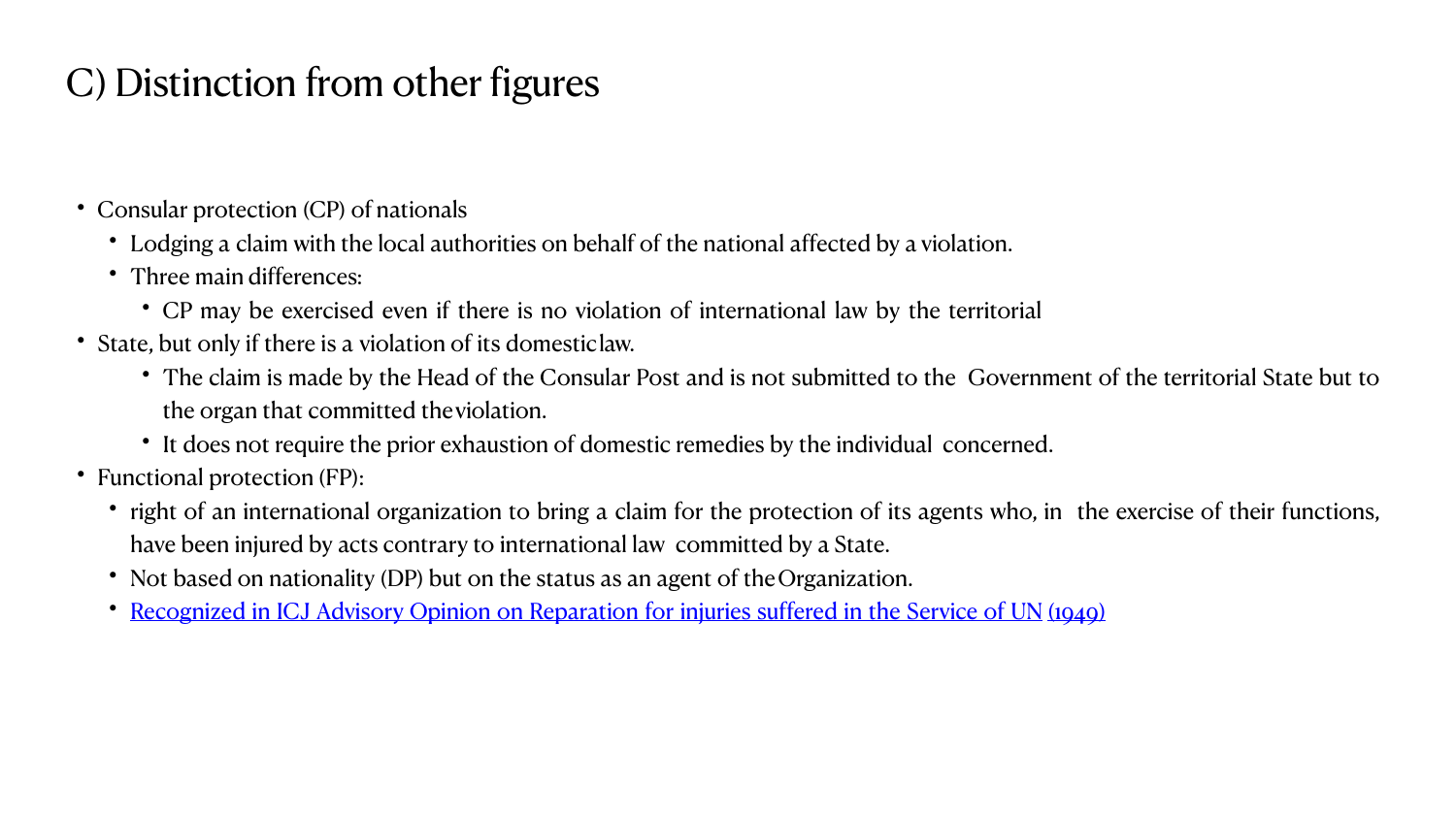- It is not a right recognized by the Constitution.
- Competence of the Ministry of Foreign Affairs (request by thenational).
	- LO Council of State 3/1980: art. 21: Consultation to the Council of State before the claim is presented. (opinion is mandatory but not binding).
	- Jurisprudence Supreme Court: the adequate protection of nationals is part of the "essential tasks of the State under the Constitution", but still the exercise of diplomatic protection in each specific case depends on the discretionary decision of the State.
	- [Couso](https://www.poderjudicial.es/search/openDocument/d3da9aa06788aeec) [Case](https://www.poderjudicial.es/search/openDocument/d3da9aa06788aeec).

### C) Spanish regulations on diplomatic protection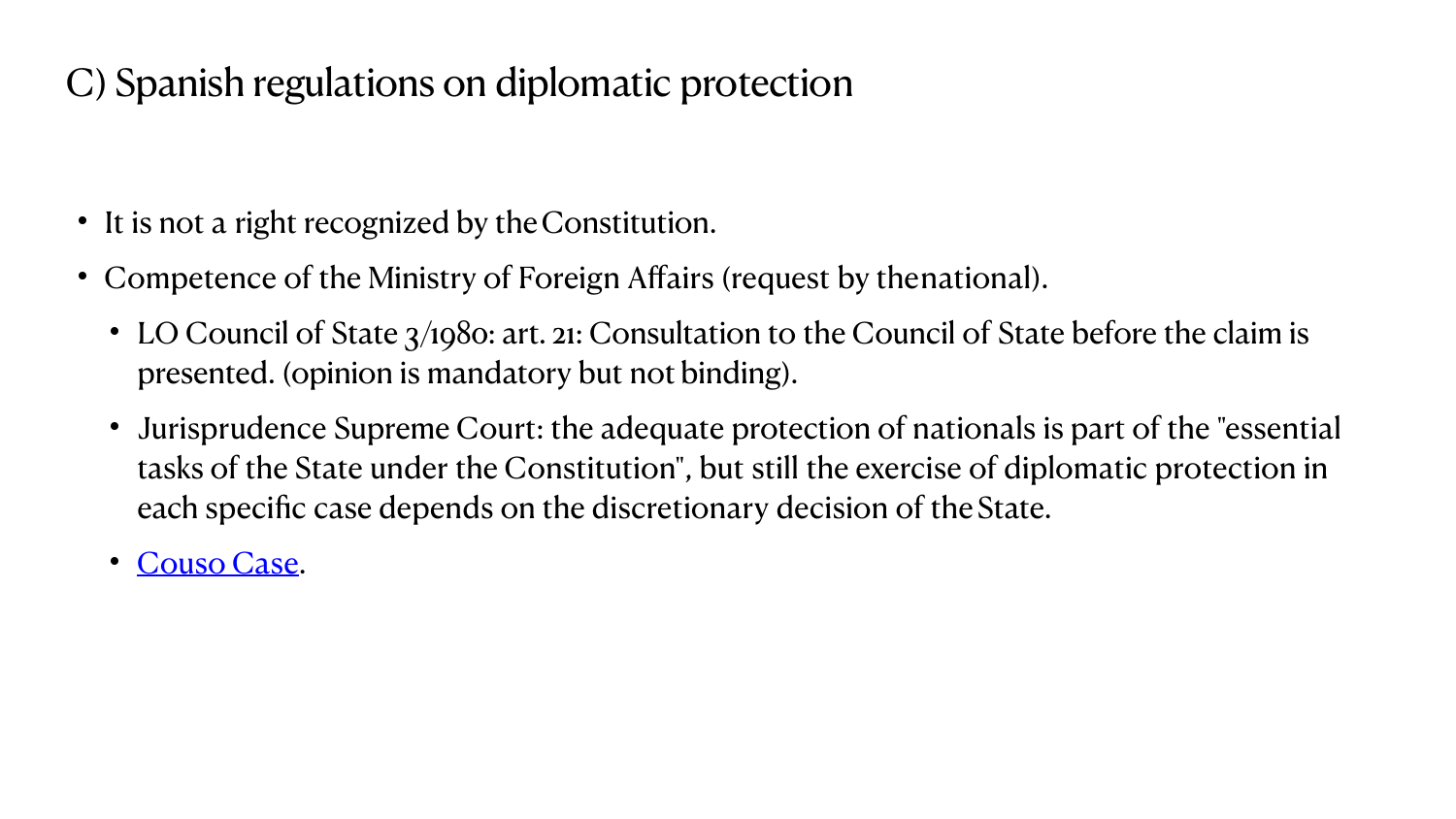• Bond of territoriality: the law of aliens essentially belongs to the domestic sphere of competence of the State and its

- regulation therefore has a predominantly internaldimension.
- international norms relating to the protection of human rights.
	- First manifestation of Sy: admission to the territory.
		- General IL: Discretionary competence of the State (national legislation of conditions).
	- Permanence in the territory:
		-

• Lately, process of internationalization: growing international regulation in this area (conventions), as well as the impact of

• General IL: Discretionary competence of the State (national legislation of conditions and obligations of treatment).

# **3. The Powers of the State over foreigners**

- Definition: those who do not have the nationality of the State in which they are located...
	- They have the nationality of another State;or
	- They have no nationality (stateless persons).

## a) Foreigners' Regime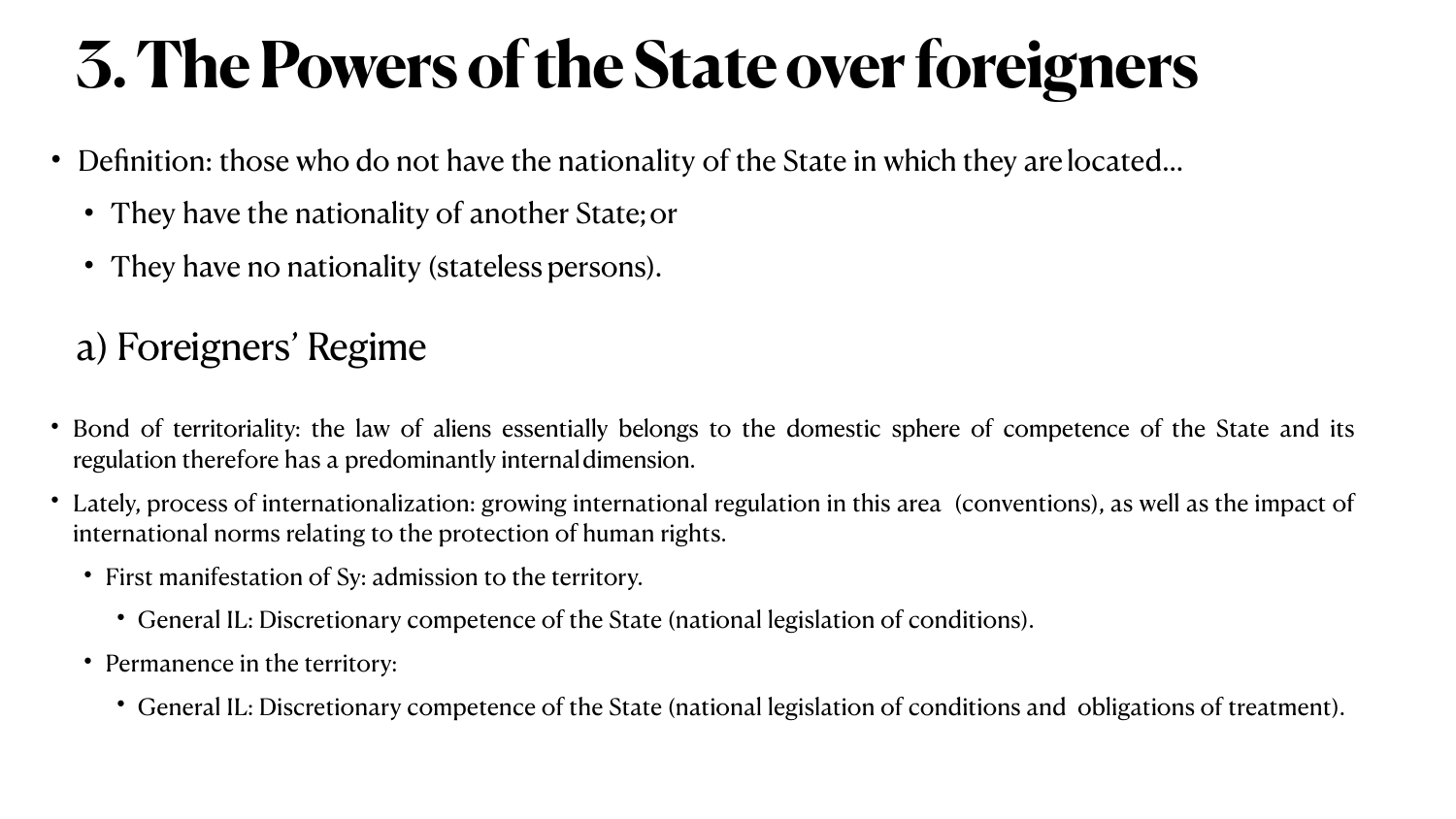• [Art. 13 of the International Covenant for Civil and Political Rights,](https://www.ohchr.org/en/professionalinterest/pages/ccpr.aspx) 1966: decision reached in accordance with law and shall, except where compelling reasons of national security otherwise require, be allowed to submit the reasons against his expulsion and to have his case reviewed by, and be represented for the purpose before, the competent authority or a

- Expulsion from the territory:
- General IL : Certain limits to State action in thisarea
	- national legislation.
	- Aliens legally residing in the territory: firmer limits of the State's discretion,
		- procedural requirements, such as the granting of a hearing and a right of appeal in favor
- of the alien whose expulsion is contemplated.
	- person or persons especially designated by the competent authority.
- Special treatment of EU citizens in EU member States: freedom of movement.

• Illegal aliens: Basic requirements of international norms relating to the protection of human rights, which must be reflected in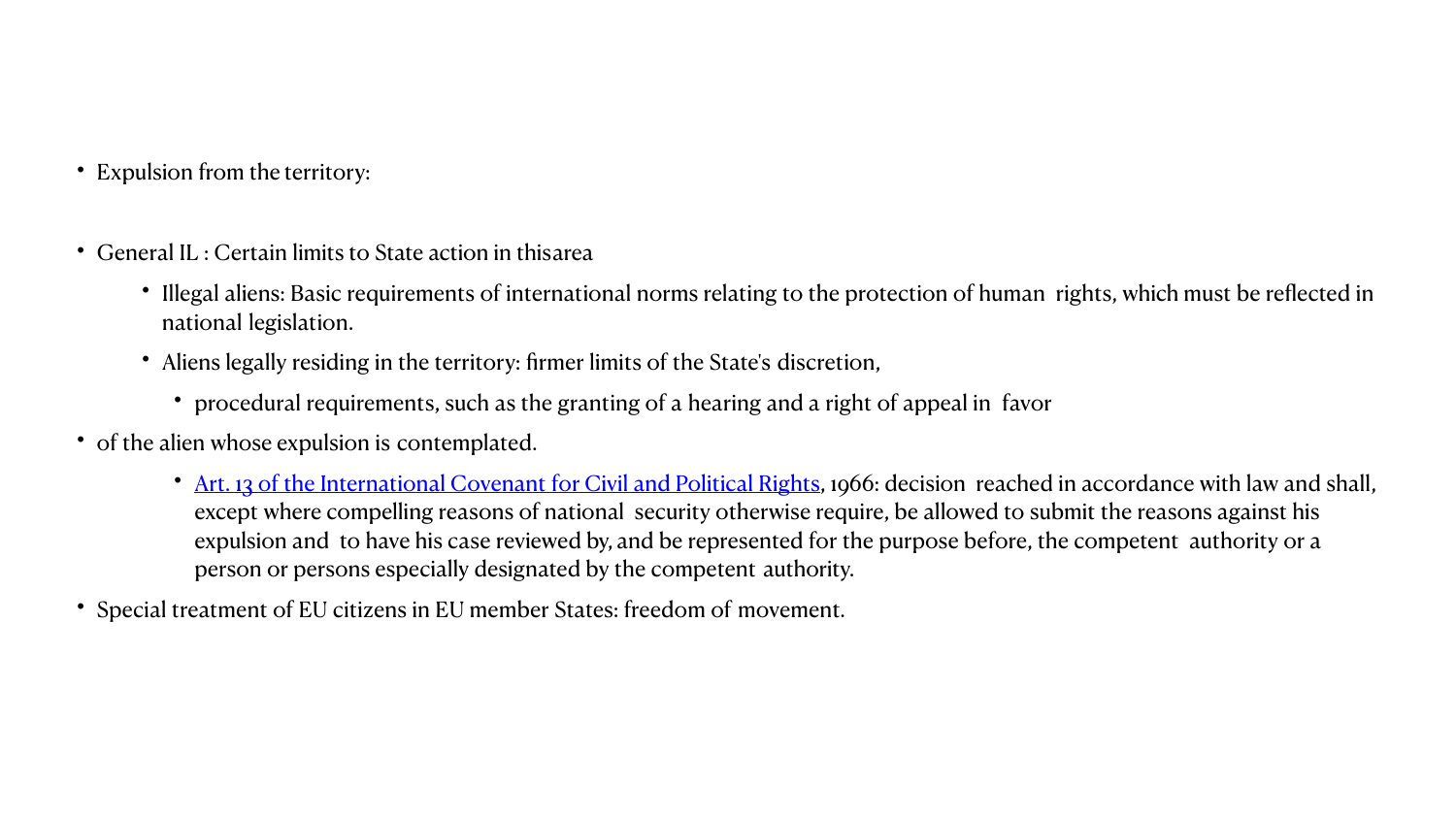• Obligations of the State regarding foreigners accepted in the territory: **STANDARDS**–set of rights and obligations

- that make up the foreigner's status.
- Various criteria or typical models:
	- "National treatment" standard: State would only be obliged to treat aliens in the same way as
- it treats its nationals.
	- other State.
	- a commercialnature).
	- applicable. What includes?

• "Standard of reciprocity": foreigners in the territory will be treated in the same way as nationals are treated in the

• "most-favored-nation clause" treatment: each State party automatically grants to the nationals of the other States the rights that it has conventionally granted to the nationals of a third State (Some international treaties, mainly of

• "International minimum standard": the criteria for the treatment of foreigners is marked by the minimum requirements of international law. Evolution of treatment through case law and doctrine as being the criteria





### b) Standards of treatment of foreigners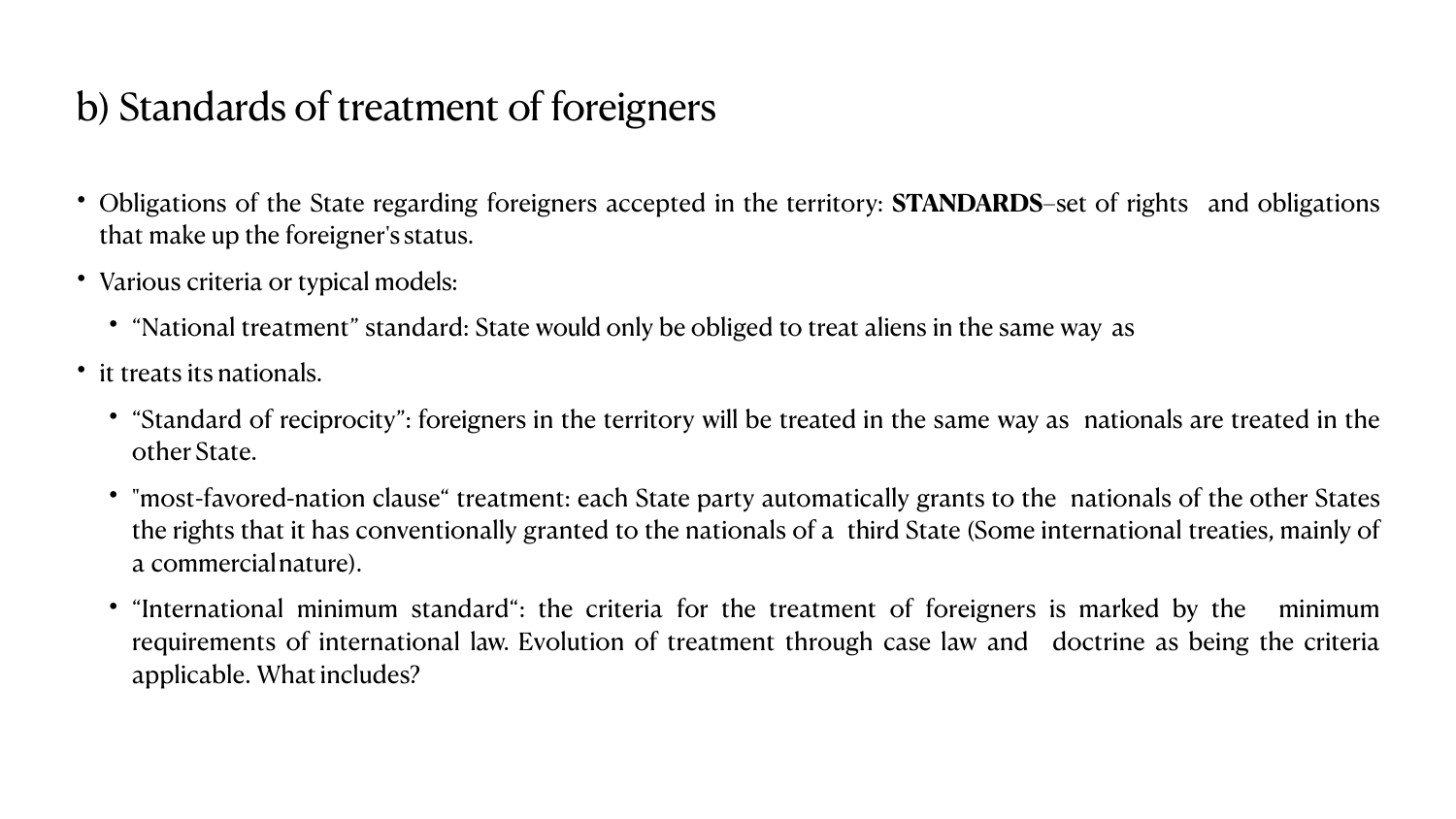• Civil rights contained in the International Covenant on Civil and Political Rights of 16 December 1966, which the States Parties undertake to "respect and ensure to all individuals within their territory and subject to their jurisdiction" (Art. 2)

• the prohibition of torture and cruel, inhuman or degrading treatment or punishment, including the prohibition that no one may be subjected without his or her free consent to medical or scientific experimentation (Art. 7).

• the prohibition of imprisonment solely on the ground of inability to fulfill a contractual obligation (art. 11).

• the right to recognition as a person before the law (art. 16); and  $\Theta$  the right to freedom of thought, conscience



- Fundamental **civil rights**, but not political rights or **economic, social and cultural rights:**
	- and which may not be derogated from in any case (Art.4):
		- right to life (Art. 6).
		-
		- the prohibition of slavery or servitude (Art. 8, paragraphs 1 and 2).
		-
		- the principle of legality (art. 15).
		- and religion (art. 18).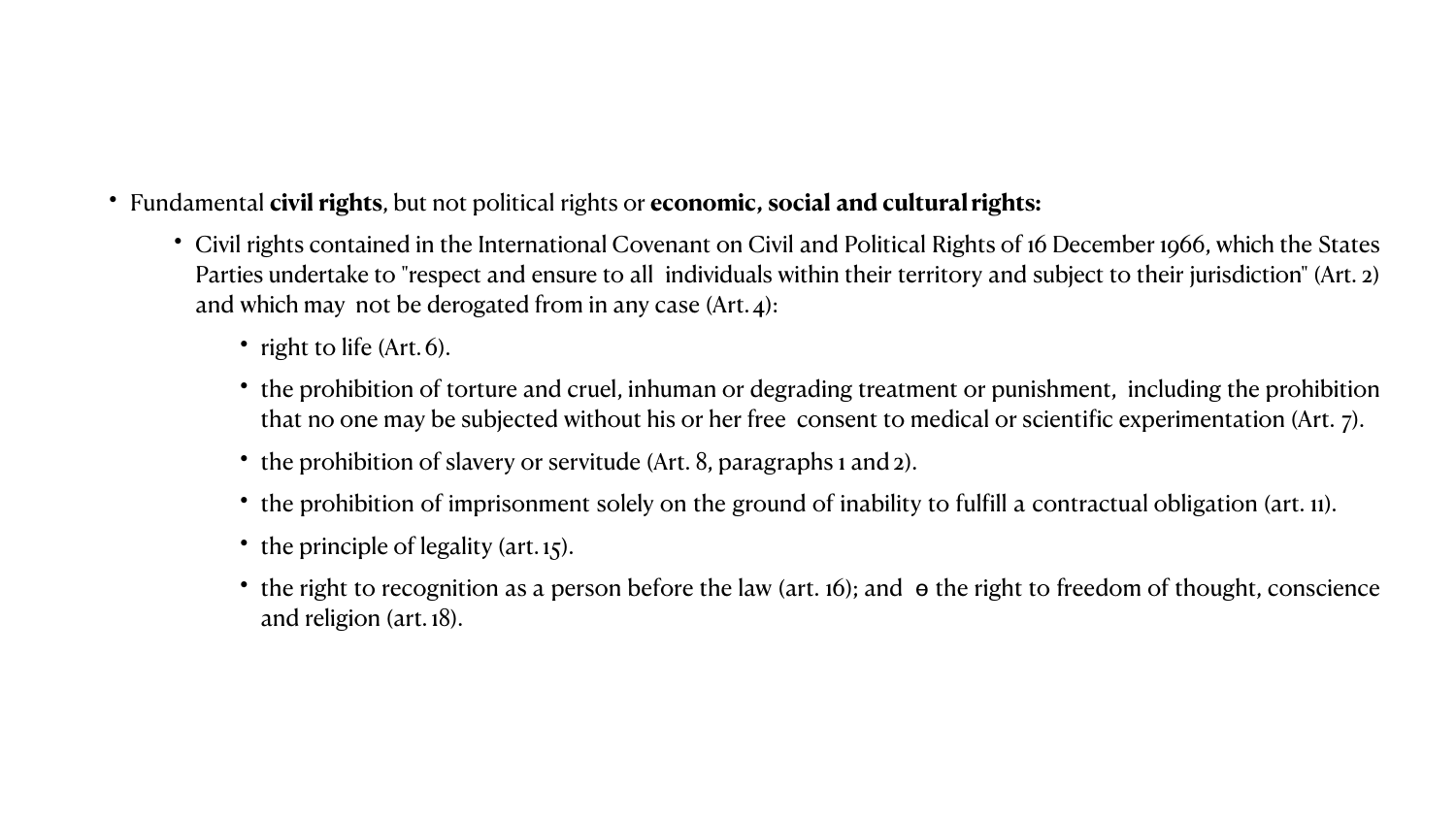### **a) Territorial asylum**

- Reception that a State may grant to persons suffering persecution and constitutes a power inherent in the exercise of sovereignty.
	- UN level:
		- [Article](https://www.un.org/en/universal-declaration-human-rights/) [14](https://www.un.org/en/universal-declaration-human-rights/) [UDHR:](https://www.un.org/en/universal-declaration-human-rights/) *(1) Everyone has the right to seek and to enjoy in other countries.* Asylum from persecution. Right to seek but not right toobtain.
		- [Work of the](https://legal.un.org/avl/ha/dta/dta.html) [UN.](https://legal.un.org/avl/ha/dta/dta.html)
		- GA Resolution 2312 (XXII), December 14, 1967 Declaration on Territorial Asylum. Principles:
			- the granting of asylum is a peaceful humanitarian act and, as such, may not be considered by another State as unfriendly;
			- if a State finds it difficult to grant asylum or to continue to grant it, other States, individually or jointly through the United Nations, shall consider, in a spirit of international solidarity, appropriate measures to lighten the burden of the first State;
			- no person may be turned back at the border, expelled back to the country in which he or she is being persecuted (this is the so-called *principle ofnon-refoulement*).
		- [ILC question of asylum](https://legal.un.org/ilc/summaries/6_2.shtml). Discontinued.

# **4. Special regimes: asylum seekers and refugees**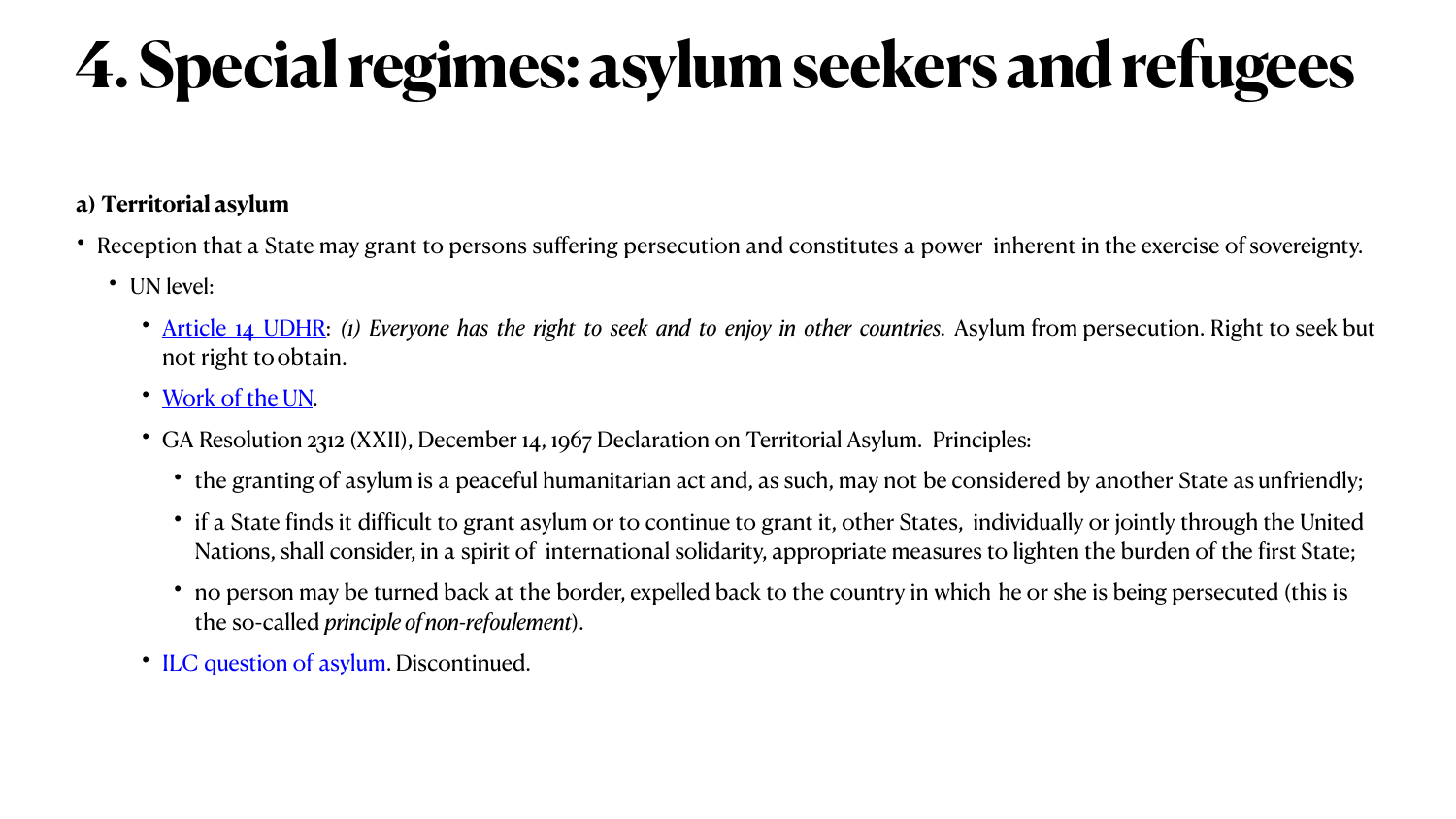• International action in favor of refugees--end of World War I: League of Nations High Commissariat to protect Russian (1919),

•Establishment of the United Nations High Commissioner for Refugees (UNHCR) by GA Resolution 319 (IV) of December 3, 1949. • [Geneva Convention Relating to the Status of Refugees, June 28, 1951 + Protocol Relating to the Status of Refugees of January 31,](https://www.unhcr.org/5d9ed66a4)

• The 1967 Protocol modified the geographical and temporal restrictions by expanding the scope of protection to all persons

- **• b) Status of refugees**
- Middle Eastern (1928) and German (1933) refugees.
- UN:
	-
	- [1967.](https://www.unhcr.org/5d9ed66a4)
		- The 1951 Refugee Convention: limited to protecting European refugees after World War II.
		- suffering persecution on the grounds defined in the Convention.
			- unwilling to return to it.

• Definition: any person who owing to well-founded fear of being persecuted for reasons of race, religion, nationality, membership of a particular social group or political opinion, is outside the country of his nationality and is unable or, owing to such fear, is unwilling to avail himself of the protection of that country; or who, not having a nationality and being outside the country of his former habitual residence as a result of such events, is unable or, owing to such fear, is